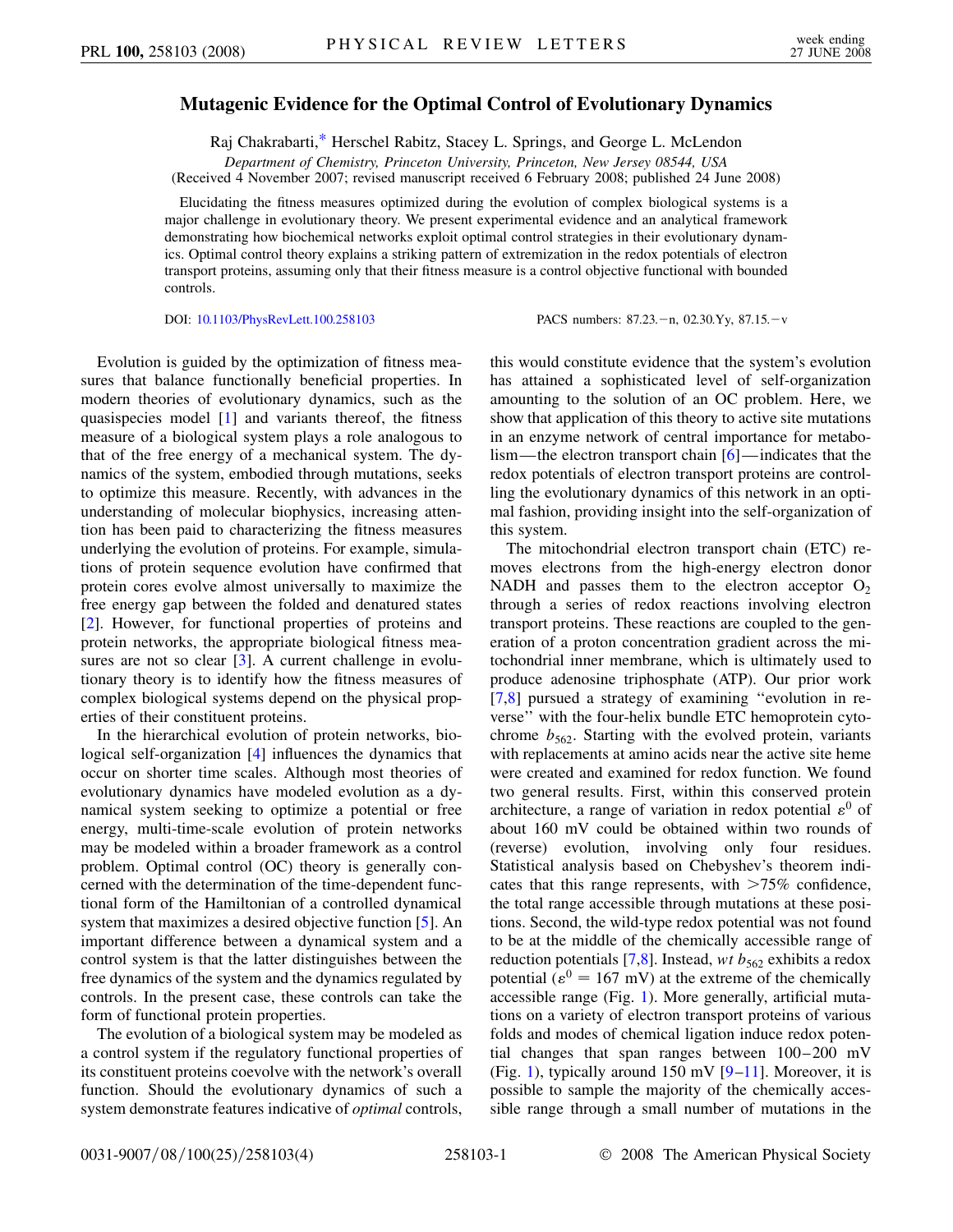<span id="page-1-0"></span>

FIG. 1. The shift in redox potential from the wild-type value  $(\varepsilon_{\text{WT}} = 0)$  for active site mutants of several different cytochromes and iron-sulfur cluster proteins. Maximum likelihood estimation was employed to quantify the extent to which the proteins have evolved toward a redox potential extremum [\[12\]](#page-3-11). The likelihood that the true redox potential distribution is unbiased is listed below each protein.

vicinity of the active site, with only minimal concomitant changes to the structure of the scaffold [\[8](#page-3-8)].

Most importantly, in nearly every case, these artificial mutations push the redox potential in one direction from the wild-type value (Fig. [1\)](#page-1-0), indicating that this value represents an extremum. In proteins where a few mutations push the potential in the opposite direction (e.g., *Azotobacter vinelandii* Ferredoxin and Rubredoxin) it is nonetheless clear that mutation-induced potential changes are strongly biased statistically in one direction from the wild-type potential. Maximum likelihood estimation (MLE) of the underlying redox potential distributions (see [\[12\]](#page-3-11)) quantifies this conjecture. For instance, in the case of cytochrome  $b_{562}$ , the likelihood that the distribution of redox potentials is unbiased is less than  $10^{-8}\%$  (Fig. [1\)](#page-1-0).

This striking observation begs an evolutionary explanation. There is no obvious evolutionary advantage to the redox potentials being extremized by natural selection, since maximal fitness (ATP production) follows from maximization of the proton concentration gradient, which does not bear a simple physical relationship to the redox potentials. Direct evolutionary selection for extremized redox potentials is implausible statistically as well as biophysically, based on additional data regarding the distribution of potentials within the cytochrome  $c'$  family, whose members may be perceived as points along a single dynamical evolutionary trajectory. Two out of four members (cytochrome c<sup>'</sup> *Chromatium vinosum* and cytochrome c' *Rhodospirillum rubrum*) have redox potentials at the lower extreme ( $-5$  and  $-8$  mV, respectively) and two members (cytochrome c<sup>0</sup> *Alcaligenes denitrificans* and cytochrome c<sup>0</sup> *Rhodopseudomonas palustris*) have potentials

 $+100$  mV and  $+130$  mV [[9\]](#page-3-9). Hence, it appears that the redox potentials of naturally occurring cytochromes are not only extremized, but may be alternately maximized and minimized during the course of evolution through a process that requires relatively few mutations. Even if evolutionary selection did act directly on the redox potentials, it would be necessary to assume the selection pressure oscillates due to environmental dynamics that have no relation to the known function of the ETC. Such a model is not robust to functional form misspecification of the fitness measure, and must be rejected if a simpler fitness measure requiring fewer extrinsic parameters can explain the extremization.

Optimal control theory provides an explanation for the observed behavior that is fully consistent with current evolutionary theory, based on minimal additional assumptions. The terminal oxidation stage of the electron transport chain consists of a linked set of protein-catalyzed substrate oxidation steps, several of which are coupled to proteincatalyzed proton pump steps. Electron transfer to the redox centers alters the  $pK_a$  of amino acids involved in proton transport and hence indirectly impacts the efficiency of the proton pumps [\[12\]](#page-3-11). The *i*th enzyme acts on its substrate through a redox process specified by the potential  $\varepsilon_i(t)$  as a function of evolutionary time *t*. The role of this *i*th enzyme in the fitness measure can be characterized by its current evolutionary state *xi* (i.e., the proton gradient produced by its associated proton pump) prescribing the functional utility of the enzyme for the energy transduction process. Since the efficiency of the proton pumps is a function of the redox potentials, it is natural to view the network as an input-output control system, with the controls consisting of  $\vec{\varepsilon}(t) = (\varepsilon_1(t), \varepsilon_2(t), \cdots, \varepsilon_N(t))$  and the output being the system state vector  $\mathbf{x}(t) = (x_1(t), x_2(t), \cdots, x_N(t)).$ Evolution is assumed to be maximizing a biologically beneficial function  $\Phi(\mathbf{x})$  of the chain's state (i.e., the total amount of ATP produced) both directly with respect to the state **x** as well as indirectly through the controls  $\vec{\varepsilon}(t)$ .

This evolution of the chain can be modeled in terms of the coevolutionary dynamics [[13](#page-3-12)] of coupled quasispecies sequence families *A* and *B*, corresponding to each protein's state and control sequences, respectively. These families are described by the multinomial probability distributions

$$
P_A = \{a_k \mid 1 \le k \le n = \kappa^{\nu}\}
$$
  

$$
P_B = \{b_k \mid 1 \le k \le m = \kappa^{\mu}\},
$$

where  $\kappa$  is the monomer alphabet length and  $\nu$ ,  $\mu$  are the respective sequence lengths. Associated with each state sequence  $A_k$  is the value  $F_k \in \mathbb{R}$  of a component of the associated physical state vector **x** of the protein network (respectively  $H_k$  for the control vector  $\vec{\epsilon}$ ). The expected values of the components of the state and control vectors of the protein network are then  $x_i = \langle x_i \rangle = \sum_{k=1}^n F_k^{(i)} a_k^{(i)}$ ,  $\varepsilon_i \equiv \langle \varepsilon_i \rangle = \sum_{k=1}^m H_k^{(i)} b_k^{(i)}$ . The tertiary structure of the protein microenvironment surrounding the redox center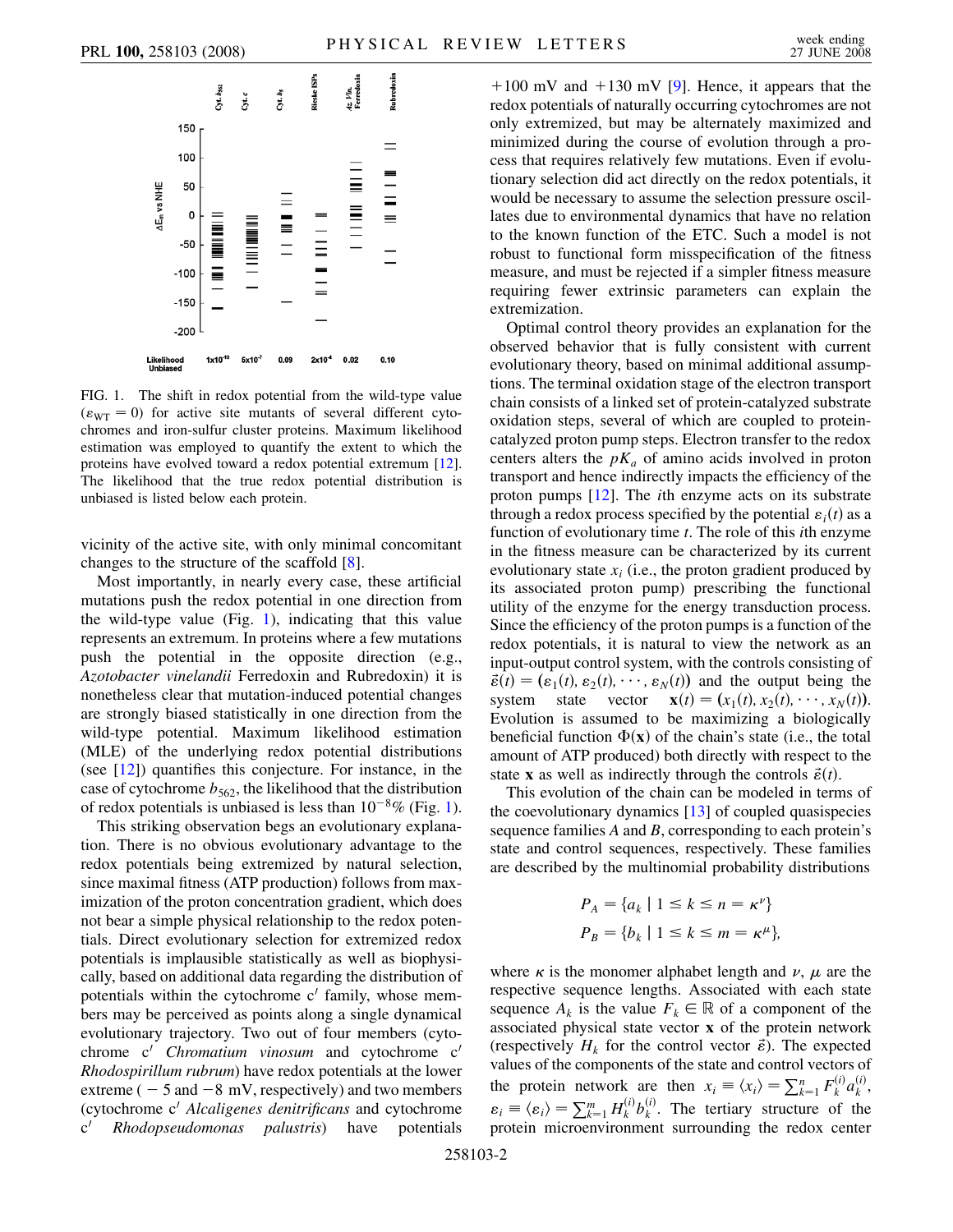<span id="page-2-0"></span> $[12]$  constrains  $\varepsilon_i(t)$  to a finite range

$$
\varepsilon_i^l(t) \le \varepsilon_i(t) \le \varepsilon_i^u(t). \tag{1}
$$

Because protein tertiary structure is less flexible than secondary structure, it is reasonable to assume the bounds  $\varepsilon_i^l(t)$  and  $\varepsilon_i^u(t)$  vary at a slower rate than the redox potential  $\varepsilon_i(t)$  during evolution.

According to the quasispecies model  $[1]$  $[1]$ , the evolution of the multinomial distribution  $P_A$  is given by

$$
\dot{a}_k = \sum_{l=1}^n W_{kl} R_l(P_B) a_l - D_k(P_B) a_k,
$$

where  $W_{kl}$  is the probability of producing sequence  $A_l$  as an error copy from sequence  $A_k$ ,  $R_l$  is the rate parameter for autocatalytic replication, and  $D_k$  is the rate constant for decay of sequence  $A_k$ . The effect of the control sequence *B* on the evolutionary dynamics of the state sequence is represented by the functional dependencies on  $P_B$  of the rate constants  $R_l(P_B)$ ,  $D_k(P_B)$ , which to first-order, can be written  $R_l(P_B) = R_l^0 + \sum_{r=1}^{m} R_{lr}^l b_r$ . In the realistic case that  $P_A$  and  $P_B$  are sharply peaked with small variance around a master sequence,  $\langle \varepsilon_i \rangle \approx H_{\text{max}} b_{\text{max}}$ , and we may write  $R_l(P_B) = R_l^0 + R_l^{\prime} b_{\text{max}}$ . The rate parameters  $R_l^0$  and  $D_k^0$  are determined by the function  $\Phi(\mathbf{x})$  in the fitness measure. It is then straightforward to show that the evolution of the expectation value of each component of the state vector can be written  $\frac{dx_i(t)}{dt} = f_i(x_i(t), W_{kl}, F_k, R_l^0, D_k^0, t)$  +  $g_i(x_i(t), W_{kl}, F_k, R_l^t, D_k^t, H_{\text{max}}, t) \varepsilon_i(t)$ . If interactions are permitted between state vector components  $x_i(t)$ , this can be written compactly as

$$
\frac{dx_i(t)}{dt} = f_i(\mathbf{x}(t), t) + g_i(\mathbf{x}(t), t)\varepsilon_i(t).
$$
 (2)

<span id="page-2-1"></span>A coupled differential equation may be written for  $\frac{de_i(t)}{dt}$ , which is a function of the same parameters, since the replication of sequence *B* is contingent on that of *A* due to their physical linkage within the same protein.

We note that the above evolutionary dynamics framework is based solely on the quasispecies theory and the known function of the ETC. We now show that the observed extremization implies that the rate parameters  $R'_{lr}$ and  $D'_{ks}$  have been set such that the  $\vec{\varepsilon}(t)$ 's are optimal for maximizing the increase in evolutionary fitness in a given evolutionary time step *dt*. This entails a maximization of  $\Phi(\mathbf{x})$  with respect to the controls  $\vec{\varepsilon}(t)$ , subject to the inequality constraint in Eq. ([1\)](#page-2-0) and the dynamical constraint in Eq. [\(2](#page-2-1)). It is convenient to rewrite the inequality constraint in the form of an equality through the introduction of so-called slack variables  $\xi_i(t)$  where

$$
G_i(t) \equiv G_i(\varepsilon_i, \varepsilon_i^l, \varepsilon_i^u, \xi_i)
$$
 (3)

$$
= (\varepsilon_i(t) - \varepsilon_i^l(t)) (\varepsilon_i^u(t) - \varepsilon_i(t)) - \xi_i^2(t) = 0.
$$
 (4)

<span id="page-2-2"></span>When each of these slack variables  $\xi_i(t)$  is allowed to take on arbitrary real values, then the equality constraint in Eq.  $(3)$  $(3)$  $(3)$  is consistent with Eq.  $(1)$  $(1)$ . We may now define the <span id="page-2-3"></span>fitness measure  $J$  as having the following form:

$$
J = \Phi(\mathbf{x}) + \sum_{i} \int_{0}^{T} \beta_{i}(t) G_{i}(t)
$$

$$
+ \sum_{i} \int_{0}^{T} \lambda_{i}(t) \left[ \frac{d}{dt} x_{i} - f_{i} - g_{i} \varepsilon_{i}(t) \right] dt. \tag{5}
$$

The introduction of the Lagrange multiplier functions  $\lambda_i(t)$ and  $\beta_i(t)$  will assure that Eqs. ([2](#page-2-1)) and ([3](#page-2-2)) are satisfied, respectively. Equation ([5\)](#page-2-3) leads to the biological evolutionary process expressed as  $\max_{\vec{\varepsilon}(t)} J$ . Maximization of *J* can be treated as a problem in the calculus of variations, with the unknown functions being the elements of the vectors  $\vec{\epsilon}$ ,  $\vec{\beta}$ ,  $\vec{\xi}$ ,  $\bf{x}$ ,  $\vec{\lambda}$ . A variation of *J* with respect to these functions will produce a set of nonlinear equations whose solution would specify the state of the evolving protein network from its initial condition at  $t = 0$  to the current time *T*. Since we have not completely specified the functions  $f_i(\mathbf{x}(t), t)$  and  $g_i(\mathbf{x}(t), t)$  in Eq. ([2](#page-2-1)), a detailed study of the evolutionary dynamics cannot be carried out here. However, for our purpose of analyzing the mutation data above, we do not need this level of detail. It is sufficient to only consider variations of *J* with respect to  $\dot{\xi}$ ,  $\dot{\beta}$ , and  $\dot{\vec{\epsilon}}$ , which produce the following equations:

<span id="page-2-5"></span>
$$
\frac{\delta J}{\delta \xi_i(t)} = -2\beta_i(t)\xi_i(t) = 0,
$$
\n(6)

$$
\frac{\delta J}{\delta \beta_i(t)} = G_i(t) = 0,\tag{7}
$$

$$
\frac{\partial J}{\partial \varepsilon_i(t)} = \beta_i(t)[-2\varepsilon_i(t) + \varepsilon_i^l(t) + \varepsilon_i^u(t)] + \lambda_i(t)g_i(t) = 0.
$$
\n(8)

<span id="page-2-4"></span>We may now analyze the evolutionary consequences of these equations. First, Eq. [\(6\)](#page-2-4) implies that either  $\xi_i(t) = 0$ or  $\beta_i(t) = 0$ . Considering the first case,  $\xi_i(t) = 0$ , it is evi-dent from Eqs. [\(3\)](#page-2-2) and ([7](#page-2-5)) that the redox potential  $\varepsilon_i(t)$ must take on the value  $\varepsilon_i(t) = \varepsilon_i^u(t)$  or  $\varepsilon_i(t) = \varepsilon_i^l(t)$ . We may then solve for  $\beta_i(t)$  from Eq. ([8\)](#page-2-6) by first defining  $d_i$  as

<span id="page-2-7"></span>
$$
d_i = -2\varepsilon_i(t) + \varepsilon_i^l(t) + \varepsilon_i^u(t)
$$
  
= 
$$
\begin{cases} \varepsilon_i^u(t) - \varepsilon_i^l(t), & \varepsilon_i(t) = \varepsilon_i^l(t), \\ \varepsilon_i^l(t) - \varepsilon_i^u(t), & \varepsilon_i(t) = \varepsilon_i^u(t), \end{cases}
$$
 (9)

such that

<span id="page-2-6"></span> $\sim$ <sup>1</sup>

$$
\beta_i(t) = -\lambda_i(t)g_i(t)/d_i(t). \tag{10}
$$

The second circumstance,  $\beta_i(t) = 0$ , implies that  $\xi_i(t)$  is free to take on any value prescribed by Eq. ([3](#page-2-2)), given that  $\varepsilon_i(t)$  is restricted to the domain specified in Eq. ([1\)](#page-2-0). In this case, it is also evident from Eq. ([8\)](#page-2-6) that  $\lambda_i(t)g_i(t) = 0$ , which is expected to only be valid at discrete times  $t =$  $t_n$ ,  $n = 1, 2, \dots$ . These time points  $t_n$  denote the locations where the control field ''bangs'' from one extreme limit of the range to the other in Eq. ([1](#page-2-0)) during evolution.

This behavior may be explicitly seen by considering the curvature